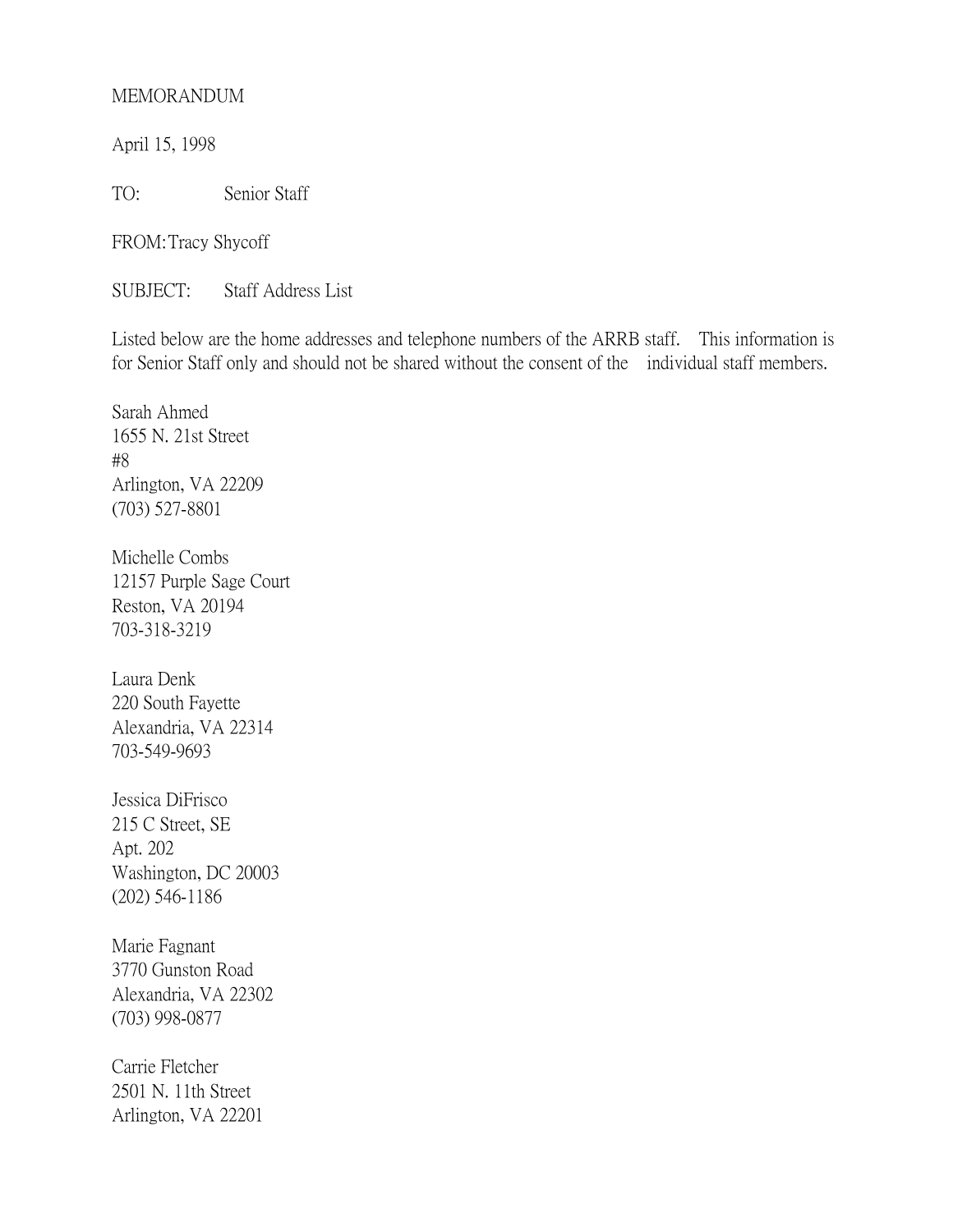(703) 243-5724

ARRB Staff Address List Page two

Joe Freeman 3639 E. Stanford Drive Scottsdale, AZ 85253 602-955-6633

Jim Goslee 1110 Fidler Lane Apt. 1622 Silver Spring, MD 20910 (301) 585-8170

Jeremy Gunn 1652 Wild Pine Way Reston, VA 20194 703-481-8196 Pager: 1-800-467-3700 (PIN 604-3168) Car: 703-407-7359

Ron Haron 1320 N. Wayne Street #204 Arlington, VA 22201 703-276-8748

Kim Herd 1202 South Washington #726C Alexandria, VA 22314 703-567-1904

Doug Horne 505 N Roosevelt Boulevard #B713 Falls Church, VA 22044 703-533-6900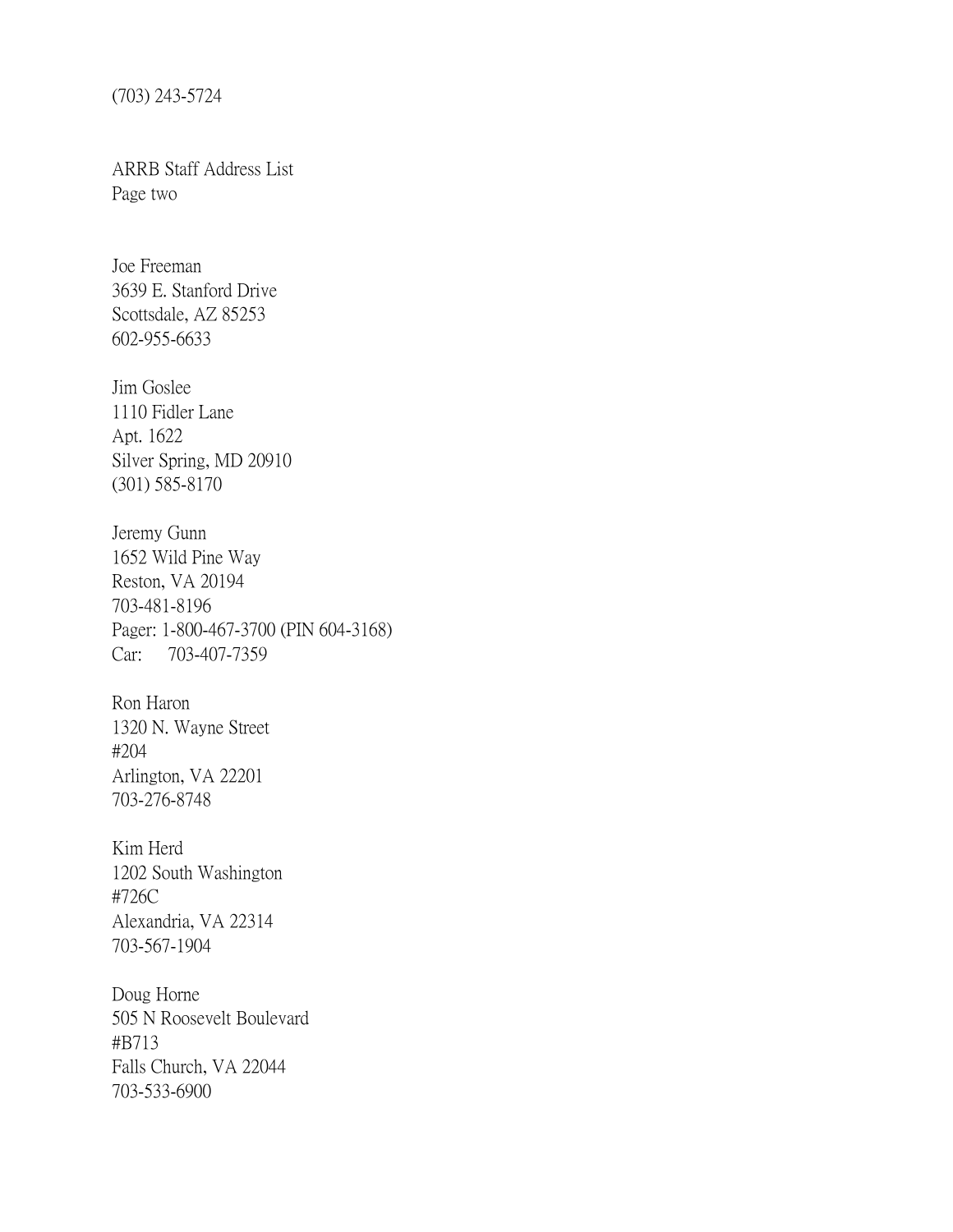Irene Marr 320 East Mason Avenue Alexandria, VA 22301 703-684-8214

ARRB Staff Address List Page 3

Christina Mays 3318 Parkford Manor Terrace Apt. B Silver Spring, MD 20904 301-890-4795

Jerrie Olson 13117 Tamarack Road Silver Spring, MD 20904 301-384-5246

Chet Rhodes 4404 Sheridan Street University Park, MD 20782 301-779-8380 1-800-449-7076 (pager)

Ben Rockwell 615 S. 20th Street Arlington, VA 22202 (703) 521-7473

Cathy Rodriguez 9600 Renton Drive Burke, VA 22015 703-250-0611

Tracy Shycoff 12804 Beaverdale Lane Bowie, MD 20715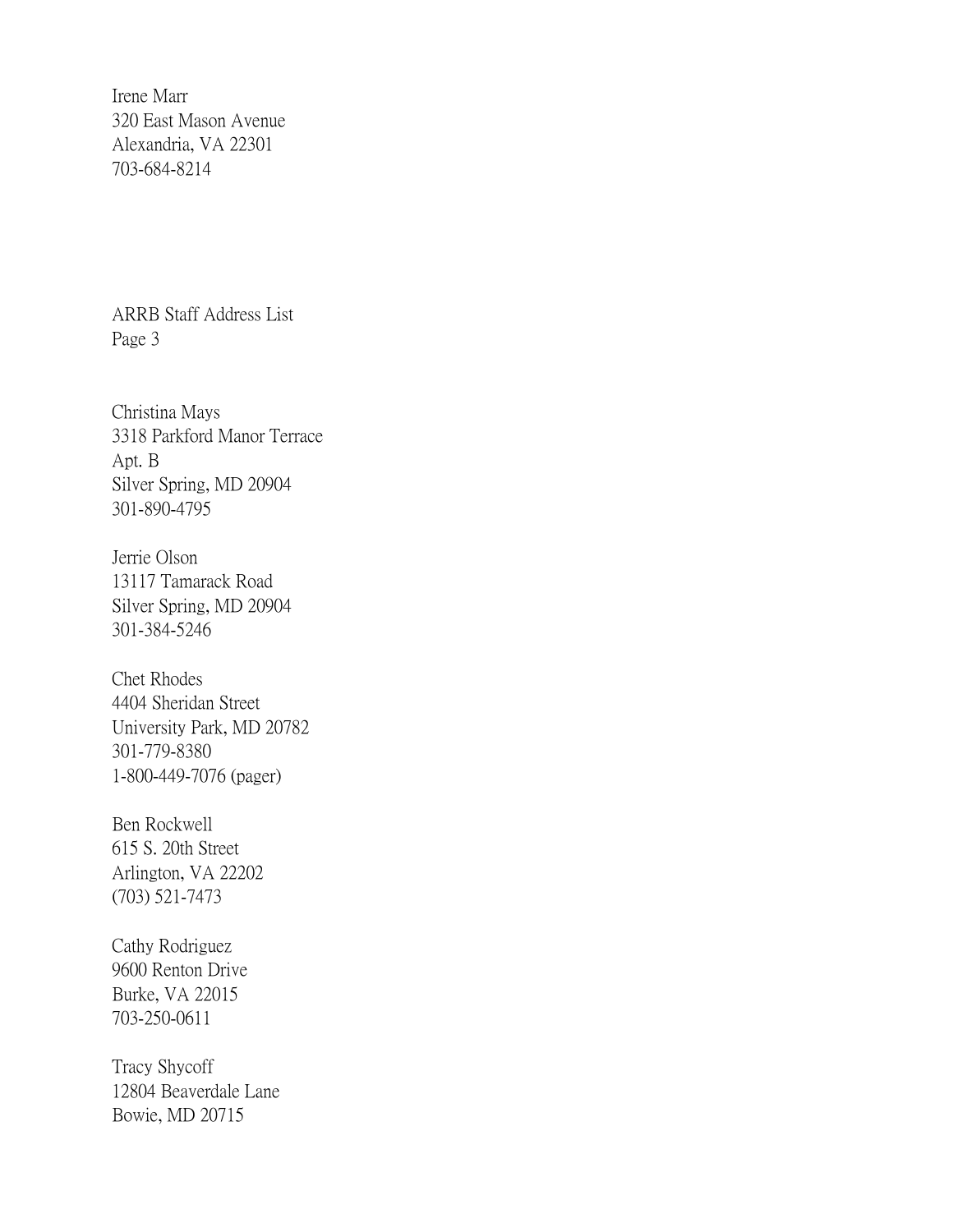301-464-1789 Pager: 202-996-0373

Bob Skwirot 4702 Commons Drive Apt. 204 Annandale, VA 22003 (703) 354-8361